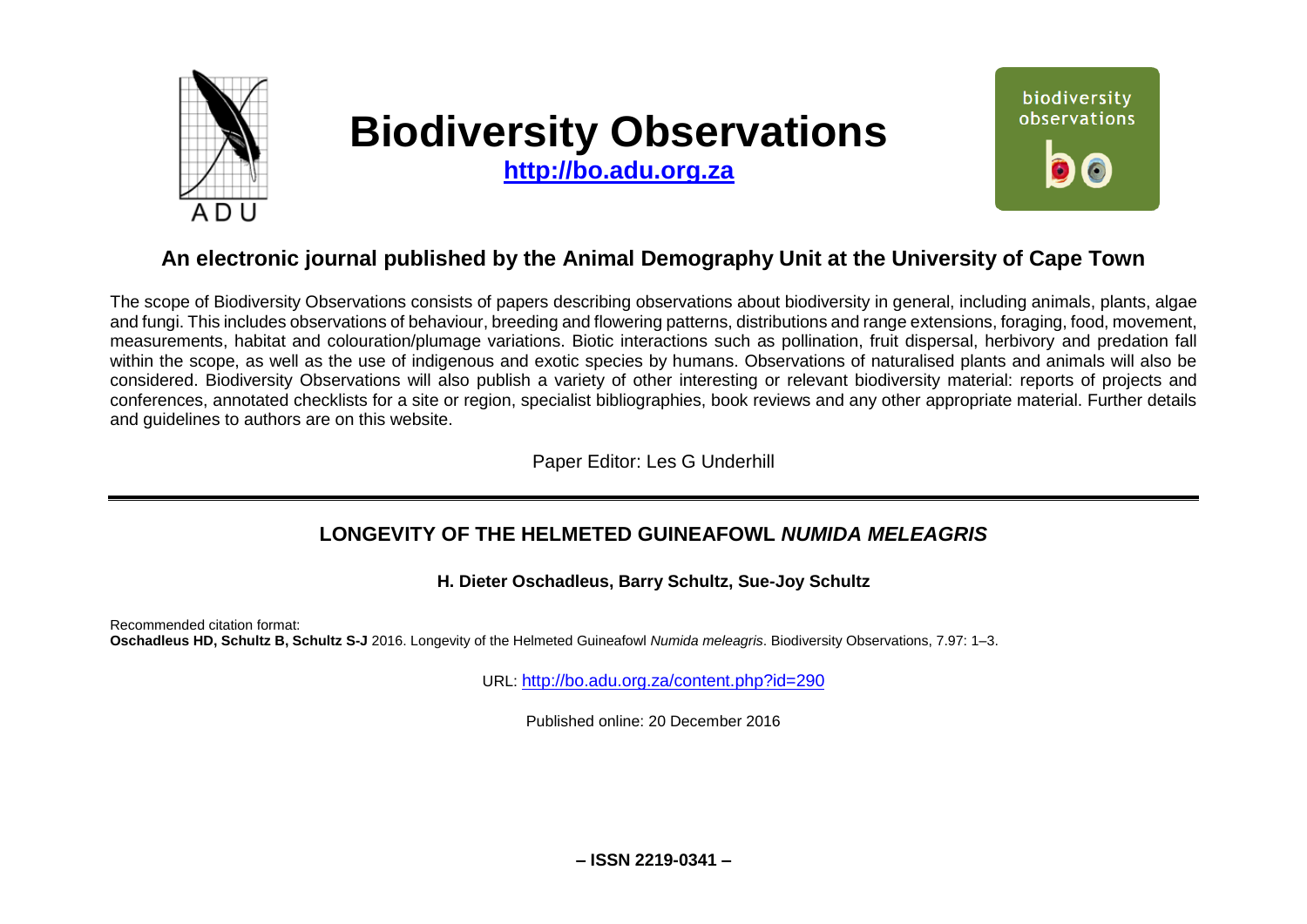

### **AFRING NEWS**

## **LONGEVITY OF THE HELMETED GUINEAFOWL** *NUMIDA MELEAGRIS*

*H. Dieter Oschadleus<sup>1</sup> \*, Barry Schultz<sup>2</sup> , Sue-Joy Schultz<sup>2</sup>*

<sup>1</sup> Animal Demography Unit, Department of Biological Sciences, University of Cape Town, Rondebosch, 7701 South Africa

<sup>2</sup> 29 Seven Sleepers Way, Kirstenhof, 7945 South Africa

\* Email: doschadleus@gmail.com

#### **Abstract**

A Helmeted Guineafowl *Numida meleagris* with ring 862414 was recaptured at Diep River wetland in Cape Town after 9 years 2 months 5 days (ringed at the same site), becoming the longevity record for this species. The previous record was 7 years 9 months 5 days.

#### **Study site**

The Helmeted Guineafowl *Numida meleagris* was captured at Diep River wetland (34° 02'S 18° 28'E), next to Roscommon Road, Elfindale, Cape Town. The river has been canalised here and runs through a patch of grass and reeds, adjacent to a sports field.

Our first ringing session at this site was in January 2007 and we have ringed here at least once a year since. But ringing effort varied widely resulting in 20 to 297 birds being ringed per year at this site. The five top ringed species are Cape Weaver *Ploceus capensis* (256 birds ringed), Common Waxbill *Estrilda astrild* (221), Southern Masked Weaver *Ploceus velatus* (147), Levaillant's Cisticola *Cisticola tinniens*



*Fig. 1. Helmeted Guineafowl at the Diep River wetland, with ring 862414, aged 9 years, 2 months, 5 days.*

(136), and Yellow Bishop *Euplectes capensis* (88). Only one Guineafowl has been caught in this wetland.

A flock of Helmeted Guineafowl is regularly seen in this area.

#### **Ringing and recapture**

On 16 October 2007 Mike Ford and I were ringing at Diep River wetland, Cape Town. We caught 41 birds, including several recaptures. A Helmeted Guineafowl, caught in a mistnet, was ringed (ring 862414) by Mike Ford but not measured.

On 17 December 2017 a team (Barry and Sue Schultz, Jarryd Dunn, and I) were ringing at the same wetland. We caught 70 birds, including several recaptures. The guineafowl was caught in a mistnet, as it had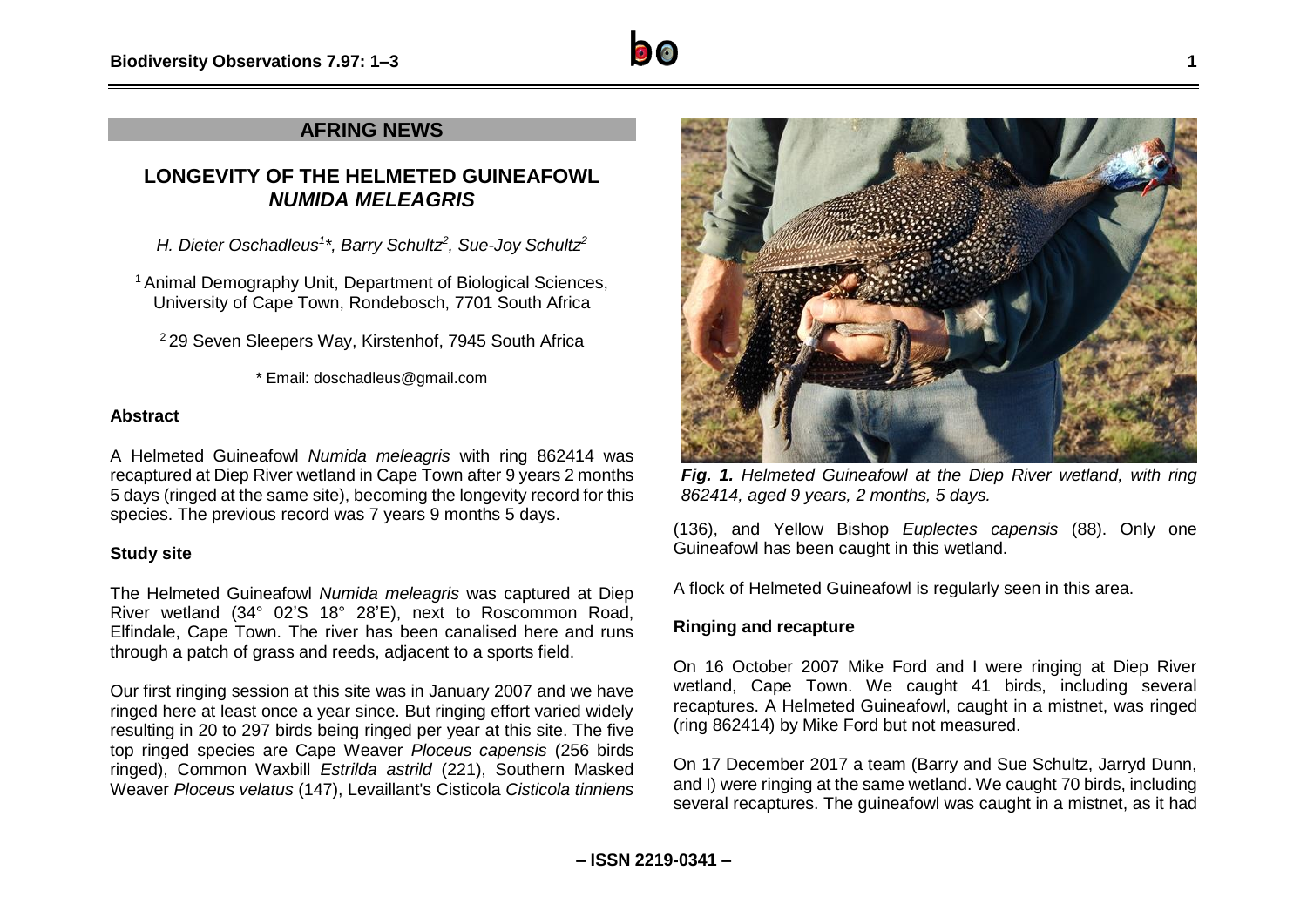

originally been trapped (Fig. 1-2). The wing length was 282 mm, within the range for both males and females (Hockey et al. 2005), and it was moulting the primaries (score 5555300000, Fig. 3).

The ring was wearing away on the lower edge of the ring, already obscuring the bottom half of the first digit (Fig. 4), and thus a new, thicker ring (800060) was added on the other leg.



*Fig. 2. Helmeted Guineafowl (ring 862414) head.*



*Fig. 3. Helmeted Guineafowl (ring 862414) primary wing moult.*



*Fig. 4. Helmeted Guineafowl (ring 862414) ring wear.*